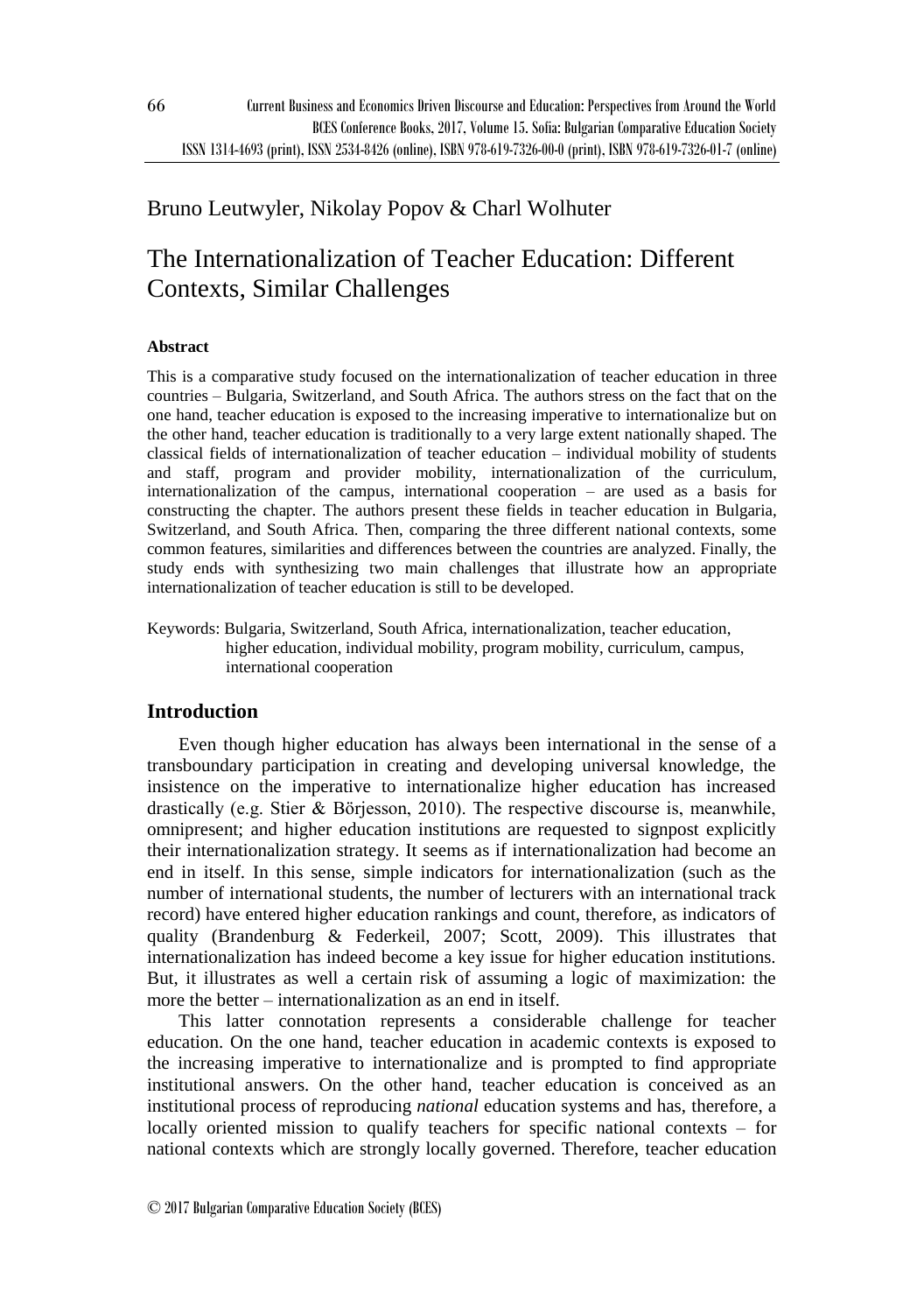is traditionally to a very large extent nationally shaped. Its particular characteristics are influenced by complex configurations of historical, political, social, cultural and educational factors of the respective national context and focus always on own educational needs. Therefore, teacher education supplies a very locally anchored and regulated employment market and serves, in this sense, a very different need than the majority of higher education study programs in, for instance, finance, trade, industry, or technologies.

Between these poles of an increasing imperative for internationalization, on the one hand, and the traditionally strong anchorage in local contexts, on the other hand, teacher education is challenged to develop own ways of an appropriate internationalization. Against this background, the aim of this contribution is to illustrate different ways of developing an appropriate internationalization for teacher education in different contexts. By comparing the cases of Bulgaria, Switzerland and South Africa, it outlines how these different cases respond analogously to the global imperative for internationalization and where they develop different particularities. In doing so, it contributes to a better understanding of how different contexts understand the underlying notions of internationalization and how differently internationalization can be aligned with the nationally bound teacher education systems. In this regard, it takes up the growing evidence on the disparity of concepts, aims, and notions of internationalization in higher education (e.g. Stier, 2010; Stier & Börjesson, 2010; Maringe, Foskett & Woodfield, 2013) and specifies this disparity for the case of teacher education.

Furthermore, by illustrating different ways of developing an appropriate internationalization for teacher education, this contribution counterbalances the risk of assuming a logic of maximization and the connoted commercialism and commodification of international study programs. It rather asks what teacher education hopes to achieve through processes of internationalization and revisits the question of 'why?' (Deardorff, 2014, p. 35). Thereby, it turns the focus back to the question of what quality of internationalization can mean in teacher education.

In order to outline three different ways of internationalizing teacher education, this contribution draws on the well-established definition of Jane Knight, conceiving internationalization of higher education as "a process of change through integrating an international, intercultural and global dimension in the goals, functions and delivery of higher education. The suffix 'isation' denotes process and differs from an 'ism', which suggests an ideology. Thus it is inevitable that internationalisation will continue to evolve" (Knight, 2013, p. 81). Respective trends are sometimes discussed in the framework of the term "globalization of education". Following Teichler (2007, p. 52), "internationalisation" refers to an increase of transnational, and, in this sense, transborder activities, whereas "globalisation" refers to the process of blurring or dissolving borders. Because the higher education landscapes are still strongly anchored in national regulations, frameworks and paradigms (Scott 2009), the term "internationalisation" seems more appropriate in this context.

In order to illustrate different ways of developing an appropriate internationalization for teacher education in different contexts, it is important to note that the internationalization of teacher education comprises much more than merely being a product or a facet of globalization. In the sense of Knight's definition, internationalization means the integration of "international, intercultural and global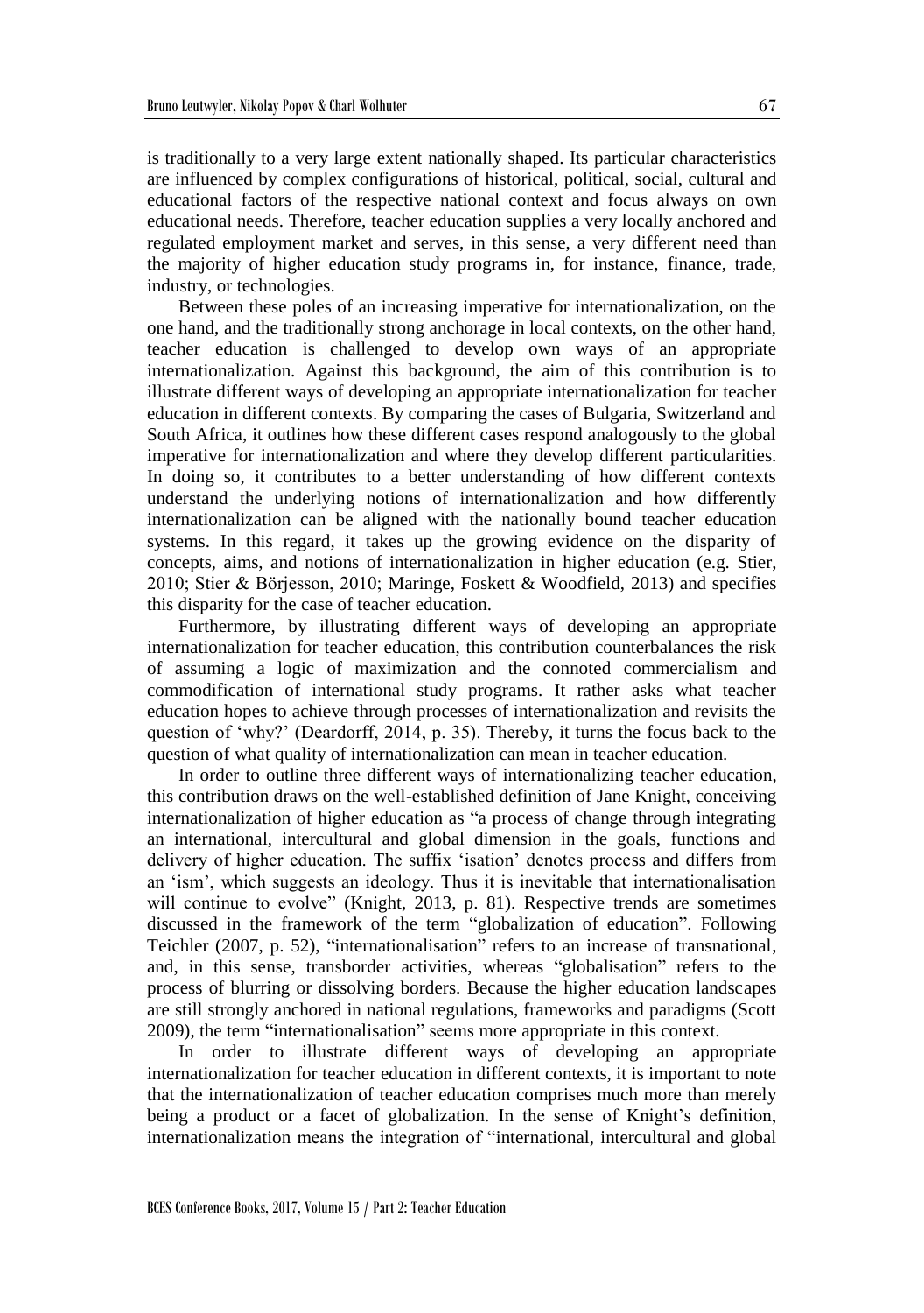dimensions in the goals, functions and delivery" (see above) of teacher education. Therefore, the following parts describe how these core dimensions of internationalization are implemented in three different teacher education contexts. For this description, it considers the classical fields of internationalization (Knight, 2012a; Leutwyler, 2013):

- Individual mobility of students and staff: To what extent do students and staff have the opportunity to travel to foreign countries for education purposes and which aims are followed? How is individual mobility structurally embedded in teacher education programs?
- Program and provider mobility: To what extent does teacher education participate in the so called "second generation" of internationalization (Knight, 2014, p. 48)? What kind of twinning or franchise programs are offered? Do they offer any joint or double degrees with international partners? If so, which purposes are followed?
- Internationalization of the curriculum: How are international, intercultural and global dimensions represented in aims and objectives of teacher education study programs?
- Internationalization of the campus: To what extent are the teacher education institutions internationally or interculturally diverse? Is the student corps international or does it reflect the respective diversity of the national school system? To what extent do the lecturers have international experiences?
- International cooperation: What kind of international cooperation is institutionally embedded in teacher education and which aims are followed?

The following parts of this article describe these classical fields of internationalization in the teacher education systems of Bulgaria, Switzerland and South Africa. A subsequent comparison analyses similarities, analogies and differences in these three responses to the imperative for internationalization. A conclusion, finally, summarizes key findings of the comparison and outlines desiderata for the future internationalization of teacher education.

## **Internationalization of teacher education in three different contexts**

#### *Bulgaria*

During most of the 19<sup>th</sup> Century, while being part of the Turkish Empire, Bulgaria did not have its own system of teacher education. Many Bulgarian teachers received their education in France, Germany, Austria, Switzerland, Russia, Greece. After the Liberation (1878) the newly established school system needed a lot of qualified teachers. As a result of that need the first Bulgarian university, today's Sofia University, originated as a Higher Pedagogical Course in 1888 in Sofia and quickly developed into a modern European university. Teacher education has been part and parcel of the Bulgarian higher education system since its very beginning. The 1920s and 1930s saw strong German influence on education in Bulgaria. In the years of socialism (1944-1989), dominated by Soviet pedagogy, the internationalization was predominantly kept with other socialist countries. In 1989 the socialist regime collapsed and a new period of deep changes concerning all aspects of life began. Since then Bulgarian higher education and teacher education in particular have largely been opened to the world.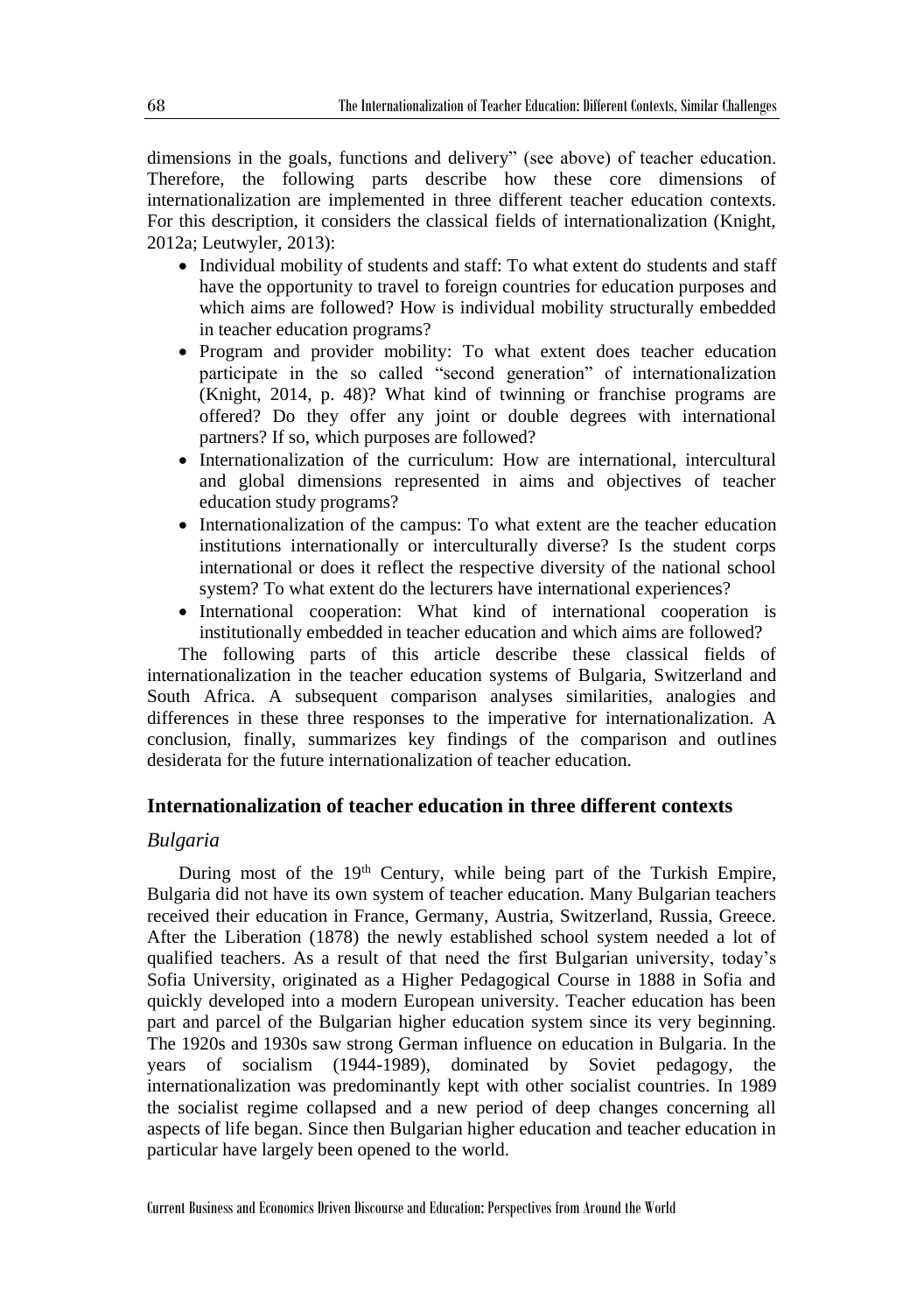#### *Individual mobility of students and staff*

The total number of students in Bulgaria is 284'000, of which 273'000 are Bulgarian students and 11'000 are foreign students (NSI, 2014). Students enrolled in Bachelor and Master's Education programs are 7 to 8%, while PhD students in Education programs are 10% (ib.). About 24'000 Bulgarian students study at universities throughout Europe and the student mobility rate of Bulgaria is 9.0% (Eurostat, 2014). There is no reliable data on the number of Bulgarian students in other continents. According to non-official foreign sources, the total number of Bulgarian students abroad is now around 80'000 (EBBS, 2015).

Bulgarian students and academic staff have large opportunities to travel to foreign countries (mainly EU member states) for educational, research and qualification improvement purposes. Such opportunities are provided by the Ministry of Education and Science and EU exchange programs. The most used programs for student mobility are Erasmus, Erasmus plus, Grundtvig, Explore.

#### *Program and provider mobility*

Using Jane Knight's (Knight, 2012b, p. 4) classification of three generations of crossborder education  $-1$ ) Student mobility; 2) Program and provider mobility; 3) Education hubs – it can be said that the internationalization of teacher education in Bulgaria is at a very early stage of the second generation – Program and provider mobility. Some twinning Master programs are offered (for example, MA Program "Management of Education in English Language Teaching", jointly run by Sofia University and Amsterdam University). There are also some distance programs at both Bachelor and Master degree with English language instruction.

#### *Internationalization of the curriculum*

All Bachelor, Master and PhD Programs (both their curricula and disciplines' syllabuses), including all teacher education programs, are accredited by the National Assessment and Accreditation Agency at every 3, 4 or 5 years. One of the important criteria is how the given program corresponds to the relevant programs in other EU universities. This accreditation process permanently requires internationalization of curricula and syllabuses.

Student mobility, curriculum equalization and mutual degree recognition are supported by the European Credit Transfer System (ECTS). This system was introduced in 1999 by the Bologna Declaration, later on was extended to European Credit Transfer and Accumulation System with no change of the abbreviation ECTS.

#### *Internationalization of the campus*

There are no separate teacher education institutions in Bulgaria. Teacher education is integrated into the higher education system. Teacher education can be obtained at university faculties of education (this is the most often case) or at teacher colleges which are in some universities' structures (this is much seldom case). Study programs as Preschool and Primary School Education, Sport Education, General Pedagogy, Social Pedagogy, Social Work, and other programs as Social Sciences, Humanities, Natural Sciences, Technologies that prepare subject teachers – are predominantly national. Foreign students prefer to enroll in programs as Special Education, Speech Therapy, Fine Arts Education, Music Education.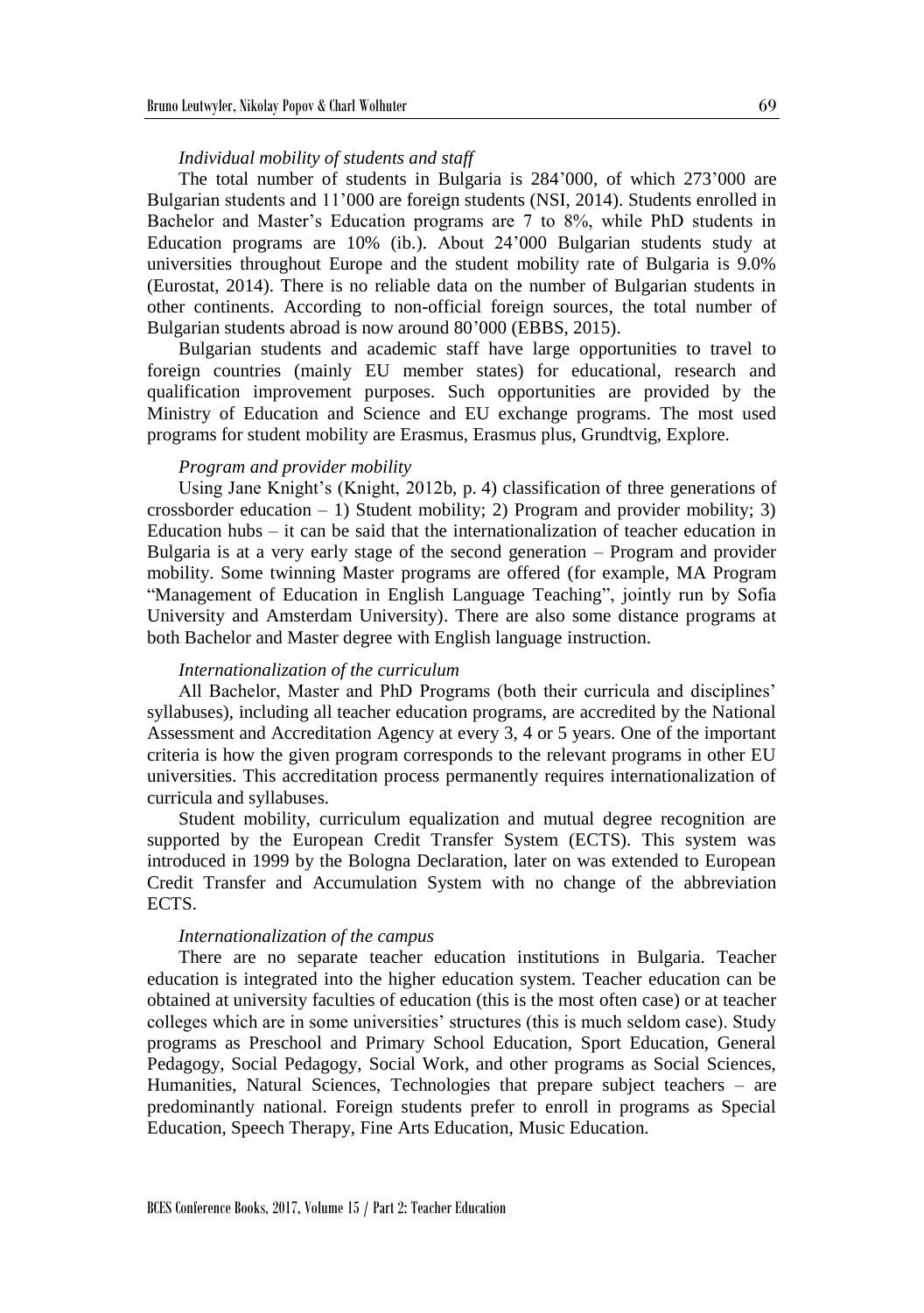There are two major minority groups in Bulgaria – Turks and Roma. While the Turkish minority is very well represented in teacher education programs, the enrolment of Roma students is insufficient.

It is difficult to estimate to what extent the lecturers have international experiences. It depends on the university, personal professional background, knowledge and skills.

#### *International cooperation*

The following types of international cooperation are institutionally embedded in teacher education:

- Establishing academic and research networks between Bulgarian and foreign universities;
- Attracting foreign lecturers, external reviewers of academic programs, and experts in international projects;
- Creating new forms of twinning and distance Master and PhD programs;
- Implementing ECTS into a larger and deeper scale;
- Harmonization of higher education legislation, teacher education curriculum and teaching practices with those of EU member states.

Nowadays, the internationalization of teacher education in Bulgaria mainly means Europeanization and particularly – European Unionization.

#### *Switzerland*

The Swiss teacher education landscape has undergone a far-reaching reform after the turn of the millennium. This reform, strongly in line with the Bologna framework, resulted in the virtual abolition of more than 150 teacher education seminaries (allocated at higher secondary level; ISCED-level 4) within only a few years and in the nationwide establishment of 15 Universities of Teacher Education up to 2005. Since then, these Universities of Teacher Education are part of the Swiss higher education system and award Bachelor degrees (for pre-primary and primary teacher study programmes) and Master degrees (for lower secondary teacher study programmes). However, the recent history has not yet allowed for a consolidated position of Universities of Teacher Education within the Swiss higher education system. The young Universities of Teacher Education are conceived as different from the traditional universities with their histories of up to 550 years. This can also be seen in the answers to the increasing imperative to internationalize: Swiss teacher education institutions feel still urged to legitimate their status as higher education institutions and use internationalization efforts for this purpose as well (Leutwyler, Mantel & Tremp, 2011). Nevertheless, they are commissioned with a very locally oriented mission to qualify teachers for specific national contexts (see above). The following paragraphs describe how Swiss Universities of Teacher Education deal with these conflicting priorities in the classical fields of internationalization.

#### *Individual mobility of students and staff*

Individual mobility is still the most prominent facet of internationalization in the Swiss teacher education landscape. International student mobility is considered as "the most important feature of internationalization of Swiss Universities of Teacher Education" (cohep, 2008, p. 4; translation by the authors). Accordingly, the Universities of Teacher Education promoted these activities; the number of students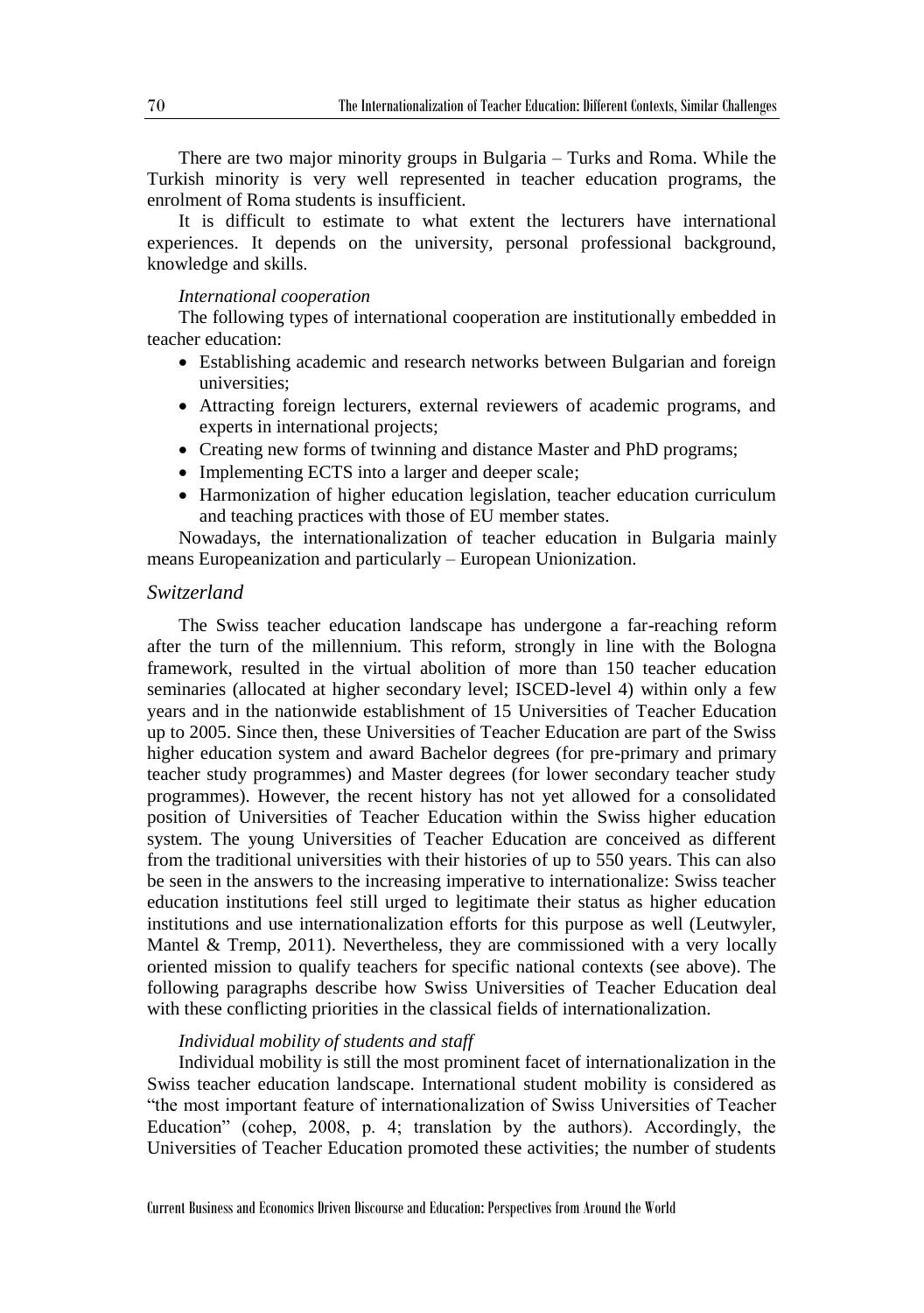participating in an international exchange increased incredible 57% in only three years between the academic years 2008/09 and 2011/12 (cohep, 2013), but remains still far below the share of traditional universities. In Swiss teacher education, the number of outgoing students outreaches the number of incomings by far (ib.). The impact of this individual mobility tends to be overestimated as some stable evidence suggests that not all participants can benefit (see for an overview Leutwyler, 2014). To make use of the potential of such exchange stays, the challenge is to develop a meaningful conceptual and curricular embedding of respective experiences. This challenge implies still a lot of open questions, but it is increasingly addressed by the majority of Swiss Universities of Teacher Education.

#### *Program and provider mobility*

This classical field of internationalization is hardly implemented in the Swiss teacher education landscape. Even though, on a global scale, this form of internationalization gains rapidly influence (Knight, 2012a), Swiss teacher education does hardly follow this global trend. This is because the employment market of teachers is largely locally bound. Furthermore, awarding certification as authorization to teach is still nationally regulated. Against this background, issues about brain drain or about an increasing commercialization of program and provider mobility are not under debate in the Swiss teacher education landscape.

#### *Internationalization of the curriculum*

In Swiss teacher education, an internationalization of the curriculum has a relatively strong history – even though respective approaches are not labelled as "internationalization". Indeed, classical expressions of an internationalization – such as courses in Comparative or International Education – do not exist in Swiss teacher education institutions. However, Intercultural Education is well positioned in many Swiss Universities of Teacher Education; and 'interculturality' can be read as a pedagogical operationalization of internationalization (Leutwyler, Mantel & Tremp, 2011). Intercultural Education addresses, in this sense, the demands for teachers and schools for dealing productively with an internationalized society in a globalized world. This content-wise translation of internationalization focusses, on the one hand, on dealing with linguistic and cultural diversity in schools. On the other hand, it deals with the challenges of a globally interconnected world, including concepts such as Global Learning, Development Education or Education for Sustainable Development.

#### *Internationalization of the campus*

The approaches to make internationalization alive "at home", on the universities' own campuses, are not very developed yet in the Swiss teacher education landscape. A respective international or intercultural opening of the faculty or the student body is less pronounced than in other branches of the Swiss higher education system. So, not only the Swiss school system, but also the Swiss teacher education system suffers from a monolingual and monocultural habitus (Gogolin, 1994; Sieber & Bischoff, 2007): Whereas 8.3% of the Swiss teacher education students hold a foreign passport, the foreigners in traditional universities amount to 27.2% (FSO, 2011). Even though the status 'foreigner' does not describe sufficiently the linguistic and cultural diversity of the student body, the data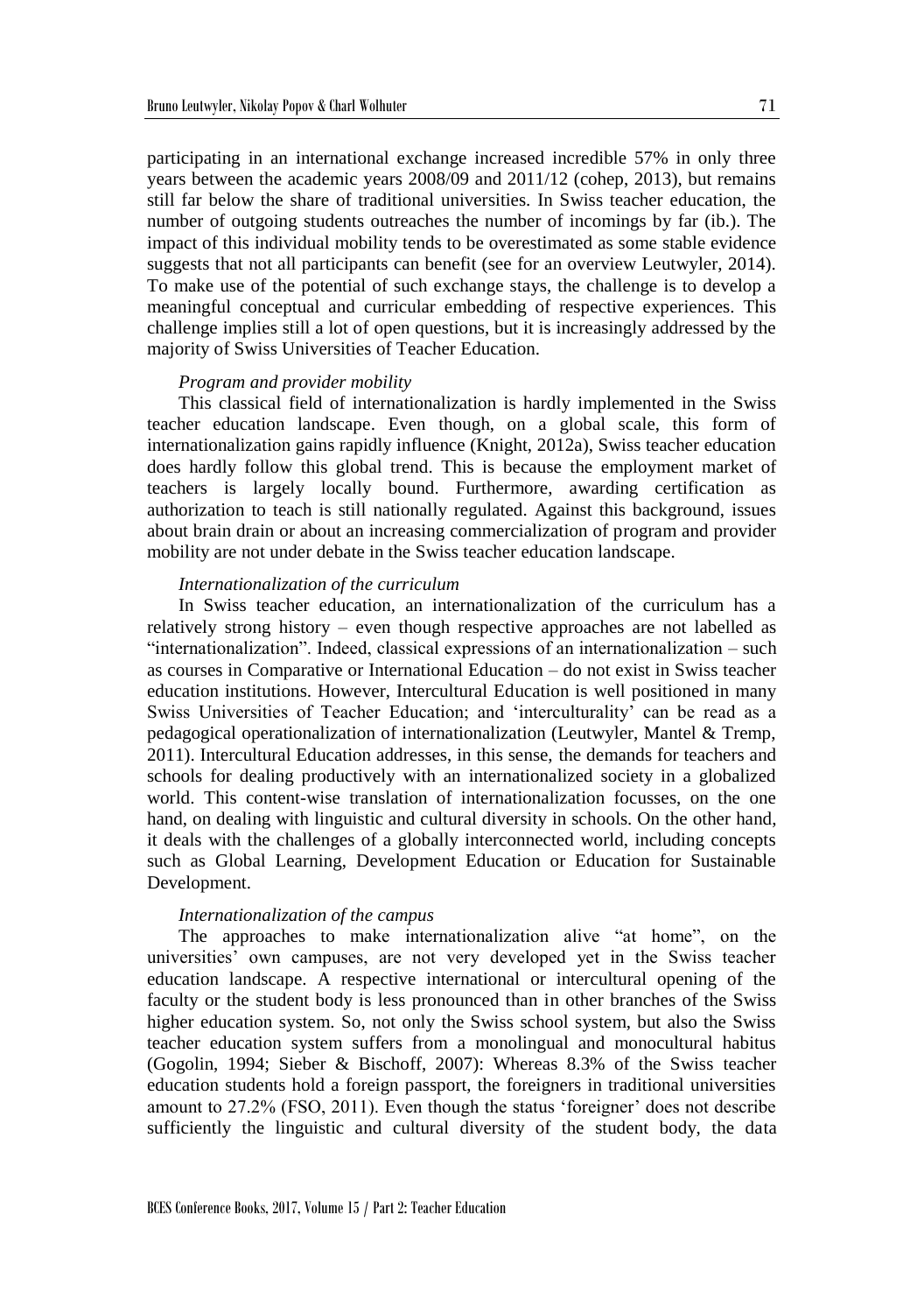indicates that international and intercultural biographies in teacher education seem to be rather exceptions.

#### *International cooperation*

International cooperation is a very general facet of internationalization, including very different approaches, programmes and activities. On the one hand, Swiss Universities of Teacher Education participate in many international research networks and projects and, in doing so, legitimate their integration in the general higher education sector. These research cooperations range from small-scale projects to large-scale assessments (such as the OECD's PISA) whose Swiss parts are implemented by Universities of Teacher Education. However, both the participation rate and the success rate in competitive international funding schemes are clearly lower than those of the traditional universities. This might be read, once again, as a sign that Swiss Universities of Teacher Education are still less internationalized with regard to international cooperation.

On the other hand, the term 'international cooperation' is also expression of a paradigm shift from a classical 'development aid' to a more partner-like approach in so-called development cooperation (Mason, 2011). In this regard, an increasing number of funding schemes for scientific cooperation with partners in developing or transitional countries have emerged. One of these is eligible only for Universities of Teacher Education and focusses on Global Learning and Development Education specifically in Teacher Education (SBE, 2012). In this framework, nine Swiss Universities of Teacher Education have institutionalized so-called North-South partnerships with universities in the Global South and can apply for funding for specific activities with their partners. Respective activities contain the chance to tackle issues and train skills related to globalization, but also the risk of reproducing asymmetrical relationships, feeding unrealistic and non-productive ambitions on the part of the participants, and nourishing postcolonial dynamics (Leutwyler & Lausselet, 2016).

#### *South Africa*

South Africa occupies 1.2 million square kilometres (471'000 square miles) at the southernmost part of the African continent. The total population of the country is 54 million. Until 1994, the country had a system of racially segregated education, and was cut off from the international world by the international academic boycott (Harricombe & Lancaster, 1995). Both ended in 1994. A new Constitution based on the liberal Western European model was set in place. The new education policy was desegregation, and the international academic community welcomed South Africa once again.

Teachers were originally imported from Europe, mainly England and the Netherlands. During the nineteenth century, a normal school system of teacher education commenced in South Africa; and by the end of the nineteenth century, teacher education colleges came into being. During the twentieth century, the normal schools fell away and a system developed whereby primary school teachers were educated mainly at teacher training colleges and secondary school teachers mainly at universities. By the end of the twentieth century, the teacher colleges were closed, and universities are now tasked with the education of all teachers. There is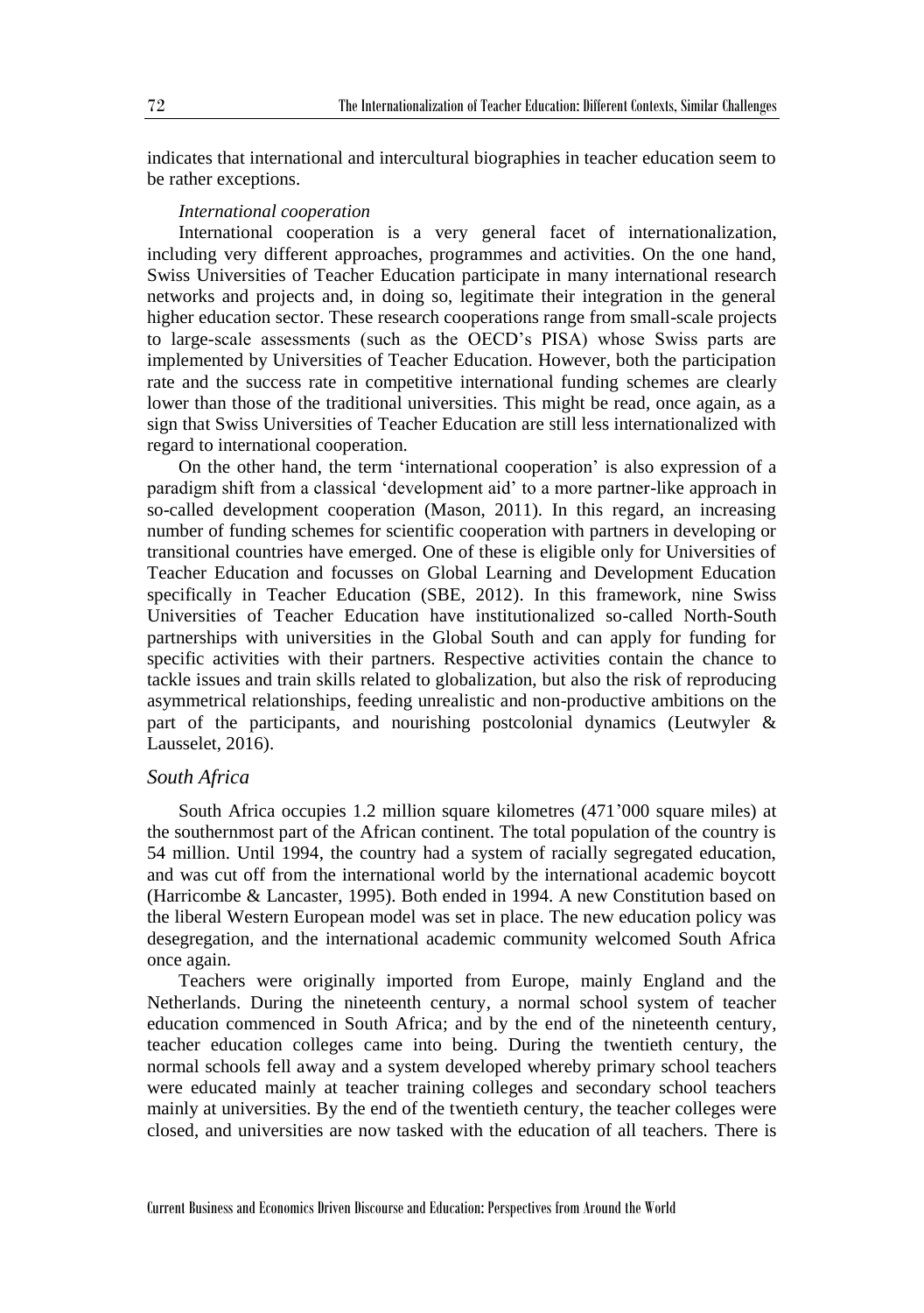currently more or less equilibrium between teacher supply and demand. South Africa has a teacher corps of 410'000.

#### *Individual mobility of students and staff*

Since the academic boycott against South Africa has been lifted, a number of Education Faculties has commenced with projects of sending some student teachers for practice teaching abroad, i.e. to schools in countries in Europe, North America and elsewhere in Africa. However, these projects are very small, only a tiny number of students can participate, and in any case, it is only for spells of three weeks. The post-1990 internationalization of the student body of South African universities has not been impressive. In 2012, only 72'859, or 8.3%, of the 880'514 students at South African universities were international students (IEASA, 2014, p. 18). Moreover, 87% of these international students were from Africa (ib., p. 20). Hence, it was more a case of students from the north of South Africa flocked to South Africa (with its by far most developed higher education system in the Sub-Saharan African region), than internationalization in the truly global sense of the word. Staff did not internationalize forcibly either. According to the international CAP (Changing Academic Profession) survey of the academic profession, only 7% and 11% of the academic profession of South Africa got their first degrees and their doctorates from institutions outside South Africa (CAP project, 2013).

#### *Program and provider mobility*

While demand exceeds supply in South African higher education by far and although the South African gross higher education enrolment ratio of 17% is extremely low for an upper-middle income country, the private and off-shore campus sector is very, very poorly developed in South Africa. In 2011, 377'000 students in South Africa passed the terminal secondary school examination with grades high enough to qualify for university admission, yet universities could only take in 128'000 students (Cloete & Butler-Adams, 2012, p. 32). In other uppermiddle income countries, such as Brazil, Mexico and Malaysia, this figure is typically around 40 percent. Less than 20'000 students attend private universities (Wolhuter, 2011) and off-shore campuses on South African soil are limited to two Australian based universities (Bond & Monash) both fairly small with limited program offerings (mainly in the economic and management sciences), in which education is not included. Though the *Higher Education Act* makes possible the establishment of private universities and offshore campuses, the experience with a few "fly-by-night scams" resulted in government being hostile and setting up a bureaucracy making it devilishly difficult for foreign and private suppliers of universities to open operations in South Africa.

#### *Internationalization of the curricula*

In the pre-1994 era, South African teacher education programs at universities followed the (European) continental model, consisting subjects of the basic subdisciplines of education, such as Philosophy of Education, History of Education, Sociology of Education, Comparative Education. These hooked onto the international corpus of knowledge in each of the fields, although, because of the academic boycott, curricula did not reflect much of post-1960 developments in each sub-discipline. After 1994, at the direction of the Ministry of Education, teacher education programs were redesigned, to train teachers for the following seven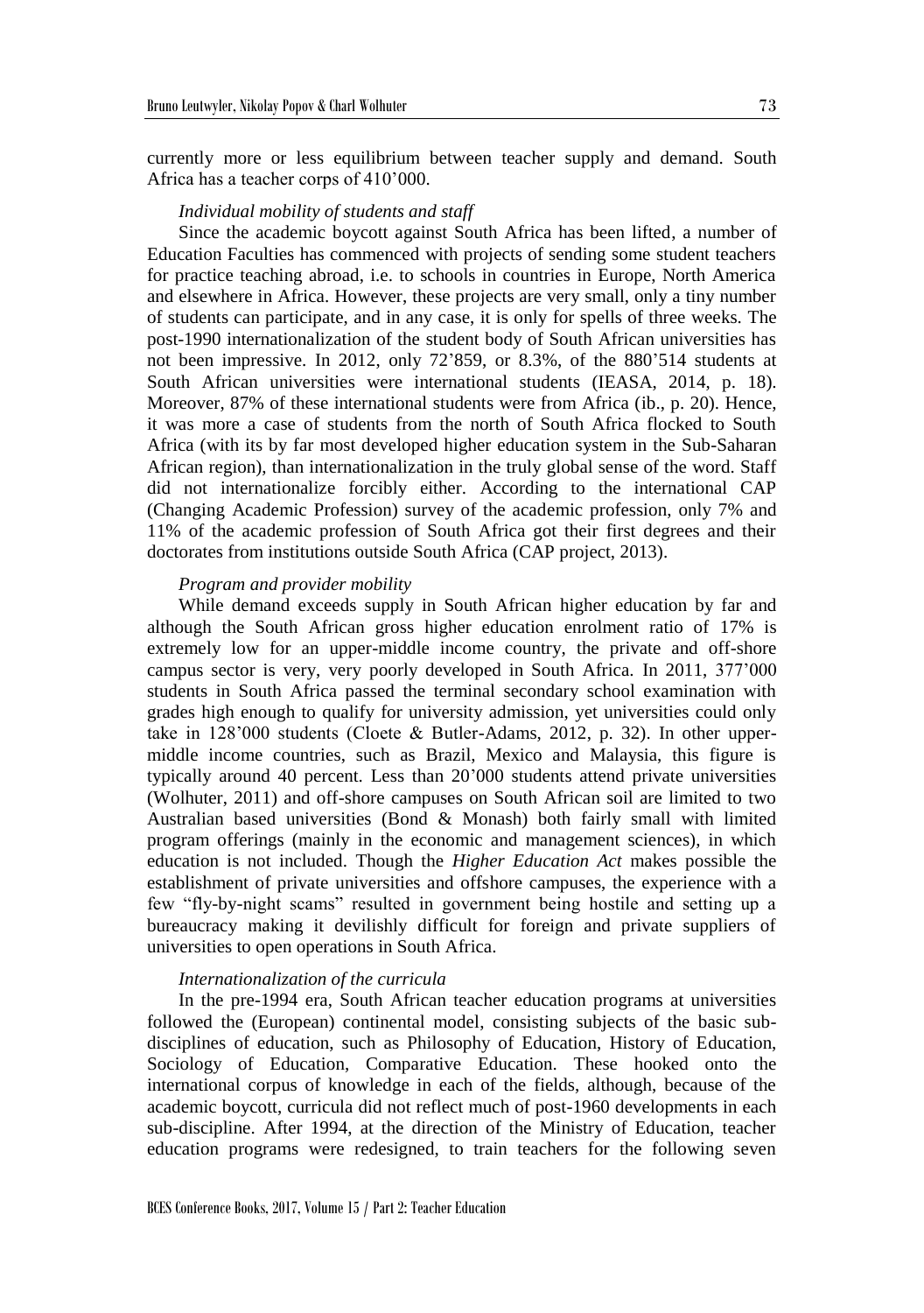specified roles of teachers: learning facilitator; interpreter and designer of learning programs and material; leader, administrator and manager; community, civil and pastoral role; learner and lifelong researcher; assessor; learning area/subject/phases specialist. These have little international currency, and certainly there are no edifices of scholarly knowledge for any of these to which any teacher program abroad is based upon, and this reform has strengthened the parochial nature of teacher education in South Africa.

#### *Internationalization of the campus*

The internationalization of the campus is constrained by the very factors constraining international mobility of staff and students, as outlined above. As far as the intercultural diversity of campuses is concerned, pre-1994 universities in South Africa were, as education at all levels, characterized by segregation, i.e. there were separate universities for students of various racial groups. While desegregation has been one of the cornerstones of post-1994 education policy, desegregation of universities (as desegregation at all levels) was very much a one-direction process, of more affluent and academically stronger Blacks to the campuses of the historically White universities, who now became integrated; while the historically Black universities still have a largely (90% plus) Black student corps.

#### *International cooperation*

When the doors to the international community reopened in 1994, and when the outside world and academic community took an interest in the South African project, MOUs (Memoranda of Understanding) were signed between South African universities and foreign universities. Unfortunately, many remained pieces of paper and did not result in many instances of practical cooperation.

#### **Comparison of the different contexts**

Having these different contexts in mind, some interesting patterns arise. Therefore, the following part compares the insights in the different contexts with regard to the units of analyses: the individual mobility of students and staff, program and provider mobility, internationalization of the curricula, internationalization of the campus, and international cooperation.

With regard to *individual mobility of students and staff*, comparable patterns arise. In all the mentioned contexts, individual mobility seems to be the cornerstone of internationalization in teacher education. Bulgaria's good embedding within the European mobility programs (such as Erasmus) facilitates the participation of students and staff, although a higher emphasis is led on outgoing than on incoming mobility. This is also the case in Switzerland, where the number of outgoing students outreaches the number of incomings by far. Interestingly, in South Africa, the situation is contrariwise: The general reputation of South Africa's higher education system attracts many regional students also in teacher education; incoming mobility has, therefore, a more important meaning than in the other mentioned contexts.

With regard to *program and provider mobility*, Bulgaria seems to be the only context in which this so-called second generation of internationalization (Knight, 2012b) is addressed in teacher education as well. Neither the Swiss nor the South African system has opened up the teacher education landscape for a supra-national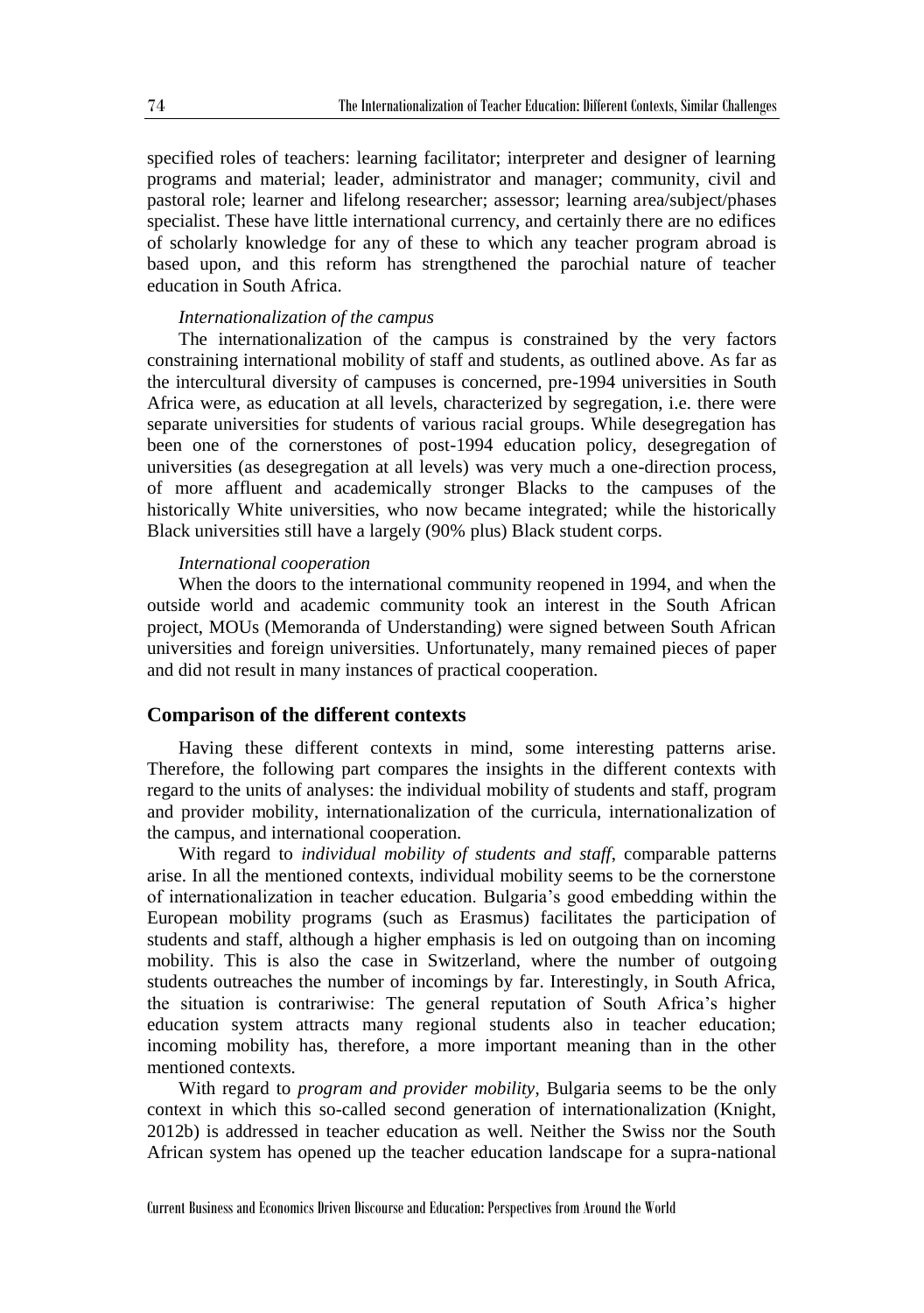regulation of teacher licensing. Program and provider mobility, therefore, shows prototypically how teacher education is stronger locally anchored and nationally bound than other parts of higher education (such as economy or engineering).

With regard to the *internationalization of the curricula*, teacher education programs in all mentioned contexts express a form of embedding in international structures. In the Bulgarian case, accreditation checks a content-wise correspondence with relevant programs in other universities of the European Union. And the curriculum is structured along the guidelines of the European Credit Transfer and Accumulation System (ECTS). The latter aspect is valid for the Swiss system as well. The case of South Africa shows how the individual disciplines represented in teacher education programs are internationally oriented – as it is the self-conception of any scholarly discipline. Nevertheless, the redesign of teacher education to prepare for specified roles shows the strong national anchorage and influence – an influence that represents a certain tension with the generally global and international orientation of scholarly disciplines.

With regard to the *internationalization of the campus*, all the mentioned contexts exhibit a predominantly national orientation in teacher education. The campus internationalization in the sense of diversification benefits, if at all, from being embedded in bigger universities with more internationalized branches (in Bulgaria) or from general societal developments (in South Africa). Nevertheless, the tendentially monolingual and monocultural habitus of the teacher education units is clearly detectable in all mentioned contexts.

With regard to *international cooperation*, all the mentioned contexts show how teacher education has conceptualized itself as a scholarly endeavour, striving for possibilities for international cooperation and exchange. However, the Bulgarian example illustrates how international pressure may reduce the noble intentions of scholastic cooperation to a push towards harmonization. And the Swiss and the South African case illustrate the general attempts to internationalize teacher education which result in laudable activities – in activities which remain, nevertheless, below the level of other branches of higher education.

## **Conclusion**

This contribution has shown how three cases, Bulgaria, Switzerland and South Africa, deal with the tension between an increasing imperative for internationalization, on the one hand, and the traditionally strong anchorage in local contexts, on the other hand. Although the contexts are different, the challenges for teacher education remain quite similar.

*Firstly*, teacher education has conceptualized itself as a scholarly endeavour and has benefitted, in this sense, from the embedding in traditional scholarly institutions. This embedding both claims and supports the efforts towards a comprehensive internationalization of teacher education. Nevertheless, the results of these efforts remain in teacher education below the level of most traditional parts of higher education. The challenges in this regard are twofold: On the one hand, teacher education is prompted to increase international activities of its students and staff as well as of its departments, institutions and curricula. On the other hand, teacher education is prompted to explain why 'internationalization' means something different to teacher education than to traditional scholarly disciplines and why,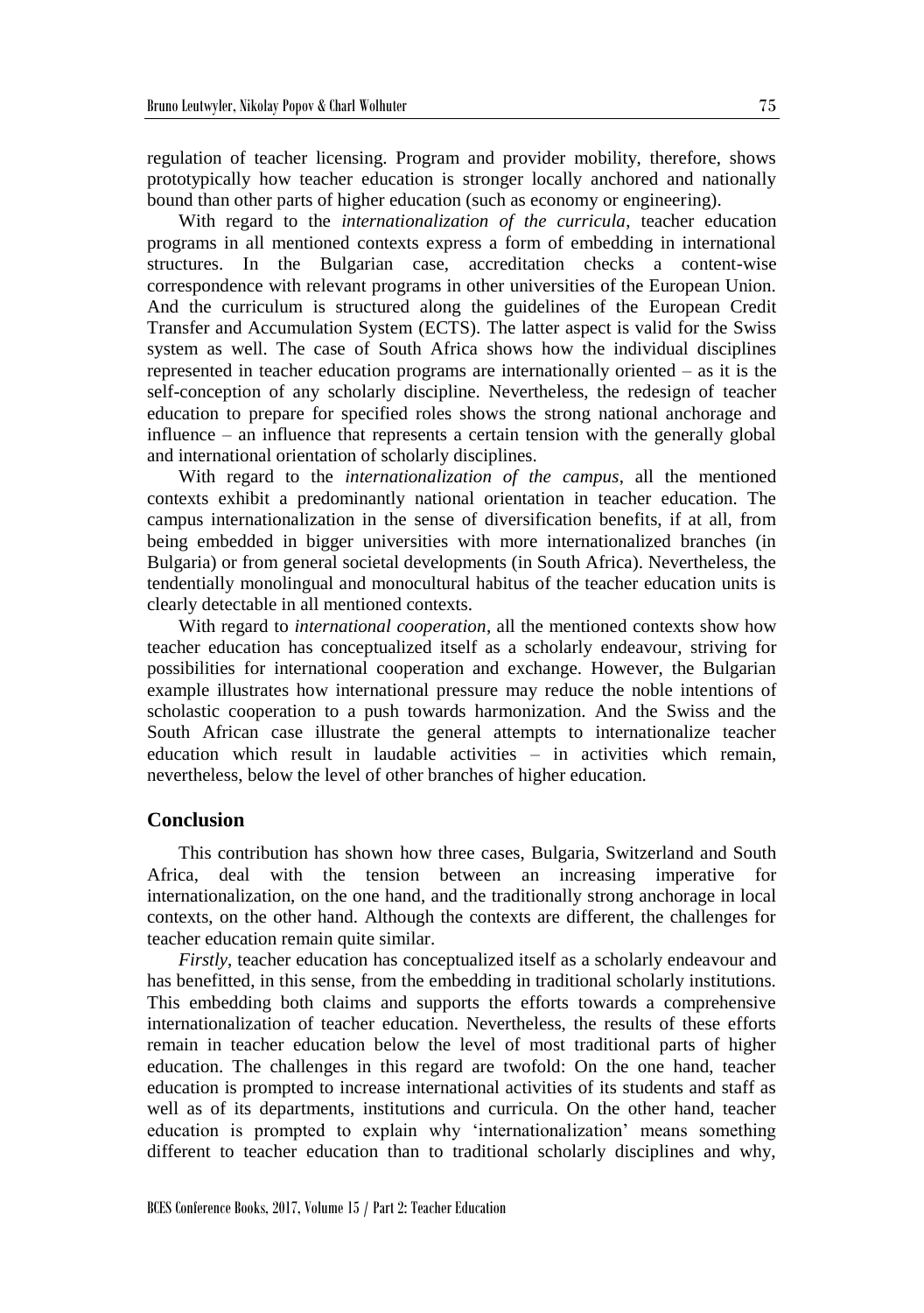therefore, expectations should differ in this regard. Teacher education may be a fullfledged part of the higher education system without following the same general, overarching imperative for internationalization. But the argument for this statement is still to be developed by teacher education institutions.

*Secondly*, teacher education is in all three cases largely nationally bound and supplies a very locally anchored and regulated employment market. This might explain the quasi 'parochial nature' of teacher education. However, such a strong national anchorage and influence contradicts the basically global and international orientation of scholarly disciplines. This contradiction results in the challenge for teacher education to maintain its scholarly autonomy and academic freedom on the one hand, and to consider, on the other hand, the specific developmental needs of particular professional communities.

These two challenges illustrate how an appropriate internationalization for teacher education is still to be developed, considering the poles of tension between higher education institutions and local regulations. Thereby, teacher education may benefit from its specific status: It does not have to follow blindly a 'mainstreaminternationalization' with its trends towards the connoted commercialism and commodification of education (Deardorff, 2014). It can independently revisit the question of 'why' (ib.): Which aims and goals, which processes and activities of internationalization improve the quality of the core mission of teacher education? This is a great opportunity for teacher education. However, it has to address it actively and by its own.

## **References**

- Brandenburg, U. & Federkeil, G. (2007): *Wie misst man Internationalität und Internationalisierung? Indikatoren- und Kennzahlbildung*. Gütersloh: Centrum für Hochschulentwicklung CHE.
- CAP Project (2013): *CAP Tables*. Kassel: CAP data centre, ICHER (International Centre of Higher Education Research), University of Kassel, Germany.
- cohep (Swiss Conference of Rectors of Universities of Teacher Education) (2008): *Empfehlungen zur Förderung der nationalen und internationalen Mobilität*. Bern: cohep.
- cohep (Swiss Conference of Rectors of Universities of Teacher Education) (2013): *Mobilitätsströme 2003-2012 (Unveröffentlichtes Arbeitsdokument der Fachgruppe Mobilität)*. Bern: cohep.
- Cloete, N. & Butler-Adam, J. (2012): *Responding to the educational needs of post-school youth*. Wynberg: CHET (Centre for Higher Education and Transformation).
- Deardorff, D. K. (2014): Why Engage in Mobility? Key issues within Global Mobility: the big picture. In B. T. Streitwieser (Ed.) *Internationalisation of Higher Education and Global Mobilty* (pp. 35-42). Oxford: Symposium Books.
- Education beyond borders Sofia (EBBS) (2015): *Bulgarian market*. http://edufair.info/index.php?m=1365&lang=2 Accessed: 6 February 2015.
- Eurostat (2014): *Student mobility*. http://appsso.eurostat.ec.europa.eu/nui/show.do?dataset= educ\_thmob&lang=en Accessed: 6 February 2015.
- FSO Federal Statistical Office (2011): *Studierende an den universitären Hochschulen: Basistabellen – Studierende an den Fachhochschulen (inkl. PH): Basistabellen 1980/81- 2010/11*. Neuenburg: Federal Statistical Office.

Current Business and Economics Driven Discourse and Education: Perspectives from Around the World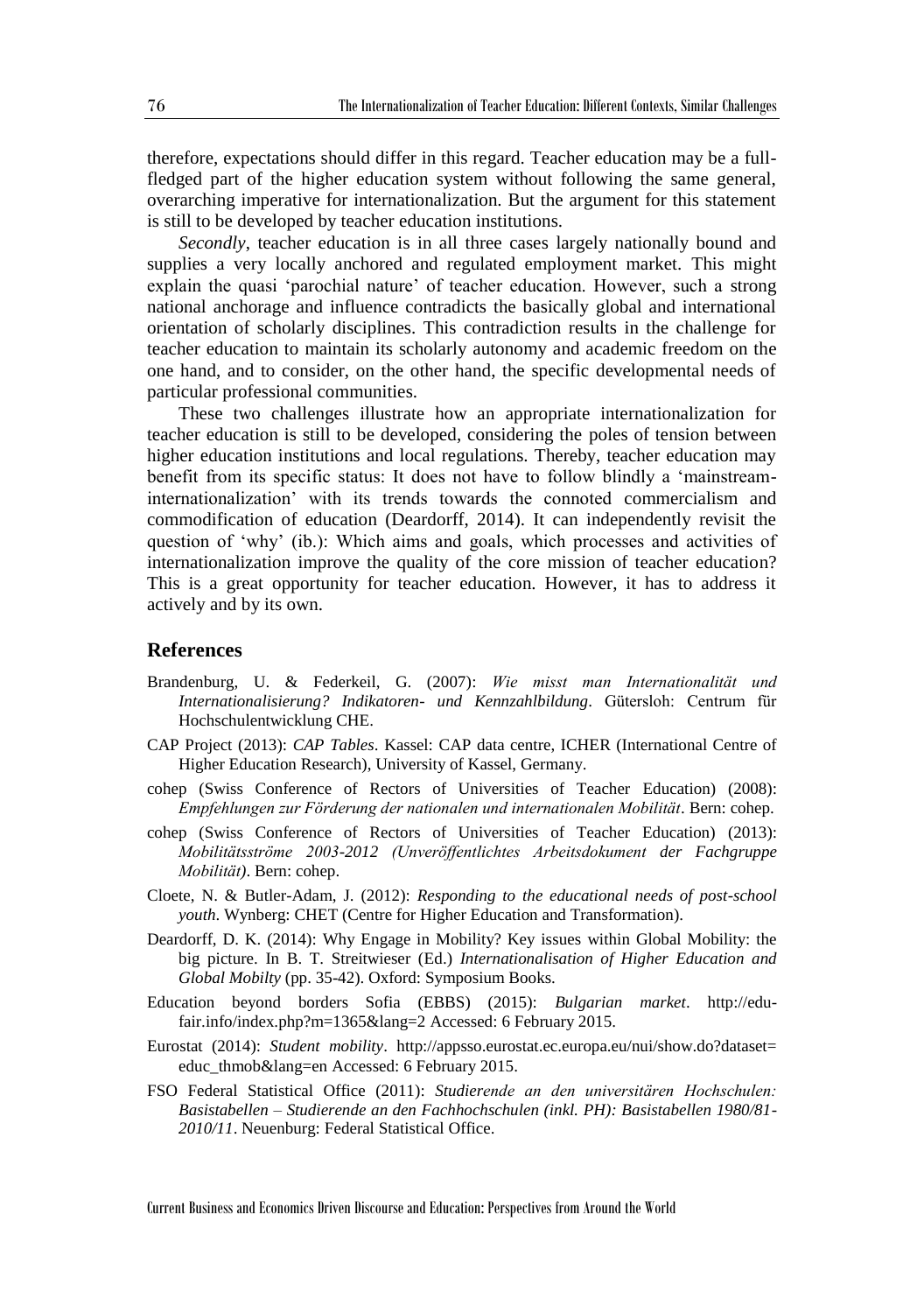- Gogolin, I. (1994): *Der monolinguale Habitus der multikulturellen Schule*. Münster: Waxmann.
- Harricombe, L. J. & Lancaster, F. W. (1995): *Out in the Cold: Academic boycotts and the isolation of South Africa.* Arlington, VA: Information Resources Press.
- IEASA (International Education Association of South Africa) (2014): *Study South Africa: 20 Years of Internationalisation of South African Higher Education.* Pretoria: IEASA.
- Knight, J. (2012a): Student Mobility and Internationalization: trends and tribulations. *Research in Comparative and International Education*, 7(1), 20-33.
- Knight, J. (2012b): *Internationalization: Three Generations of Crossborder Higher Education*. New Delhi: India International Centre.
- Knight, J. (2013): Probable and preferable futures of internationalisation. In H. De Wit, F. Hunter, L. Johnson & H.-G. Van Liempd (Eds.) *Possible Futures: The next 25 years of the internationalisation of higher education* (pp. 80-84). Amsterdam: European Association for International Education (EAIE).
- Knight, J. (2014): Three Generations of Crossborder Higher Education: new developments, issues and challenges. In B. T. Streitwieser (Ed.) *Internationalisation of Higher Education and Global Mobility* (pp. 43-58). Oxford: Symposium Books.
- Leutwyler, B. (2013): Internationalisierung in der Lehrerinnen- und Lehrerbildung: Ein Überblick über Aktionsfelder und Herausforderungen. *kentron – Journal für Lehrerbildung*, 26, 7-15.
- Leutwyler, B. (2014): Between Myths and Facts: The Contribution of Exchange Experiences to the Professional Development of Teachers. *Journal of Curriculum and Teaching*, 3(2), 106-117.
- Leutwyler, B. & Lausselet, N. (2016): North-South Partnerships and their Contribution to the Internationalisation of Teacher Education. A Post-Colonial Reflection. In B. Kürsteiner, L. Bleichenbacher, R. Frehner & A. Kolde (Eds.) *Teacher Education in the 21st century: A Focus on convergence* (pp. 222-246). Newcastle upon Tyne: Cambridge Scholars.
- Leutwyler, B., Mantel, C. & Tremp, P. (2011): Lokale Ausrichtung internationaler Anspruch: Lehrerinnen- und Lehrerbildung an pädagogischen Hochschulen. *Beiträge zur Lehrerbildung*, 29(1), 5-19.
- Maringe, F., Foskett, N. & Woodfield, S. (2013): Emerging internationalisation models in an uneven global terrain: findings from a global survey. *Compare: A Journal of Comparative and International Education*, 43(1), 9-36.
- Mason, M. (2011): What underlies the shift to a modality of partnership in educational development cooperation? *International Review of Education*, 57(3), 443-455.
- National Statistical Institute (NSI) (2014): *Education in the Republic of Bulgaria 2014*. Sofia: NSI.
- SBE (Stiftung Bildung und Entwicklung) (2012): *Programme partenariats Nord-Sud dans la formation des enseignant-e-s: Rapport final de la phase 2008-2011. Rapport du 11.07.2012*. Bern: SBE.
- Scott, P. (2009): The Internationalisation of Higher Education and Research: Purposes and Drivers. In M. Gaebel, L. Perser, B. Wächter & L. Wilson (Eds.) *Internationalisation of European Higher Education. An EUA/ACA Handbook* (Vol. A 3.1-1, p. 24). Berlin: Raabe.
- Sieber, P. & Bischoff, S. (2007): *Untersuchung zum Ist-Zustand der Interkulturellen Pädagogik an den Pädagogischen Hochschulen und universitären Lehrerinnen- und Lehrerbildungsinstitutionen der Schweiz.* Bern: cohep.

BCES Conference Books, 2017, Volume 15 / Part 2: Teacher Education